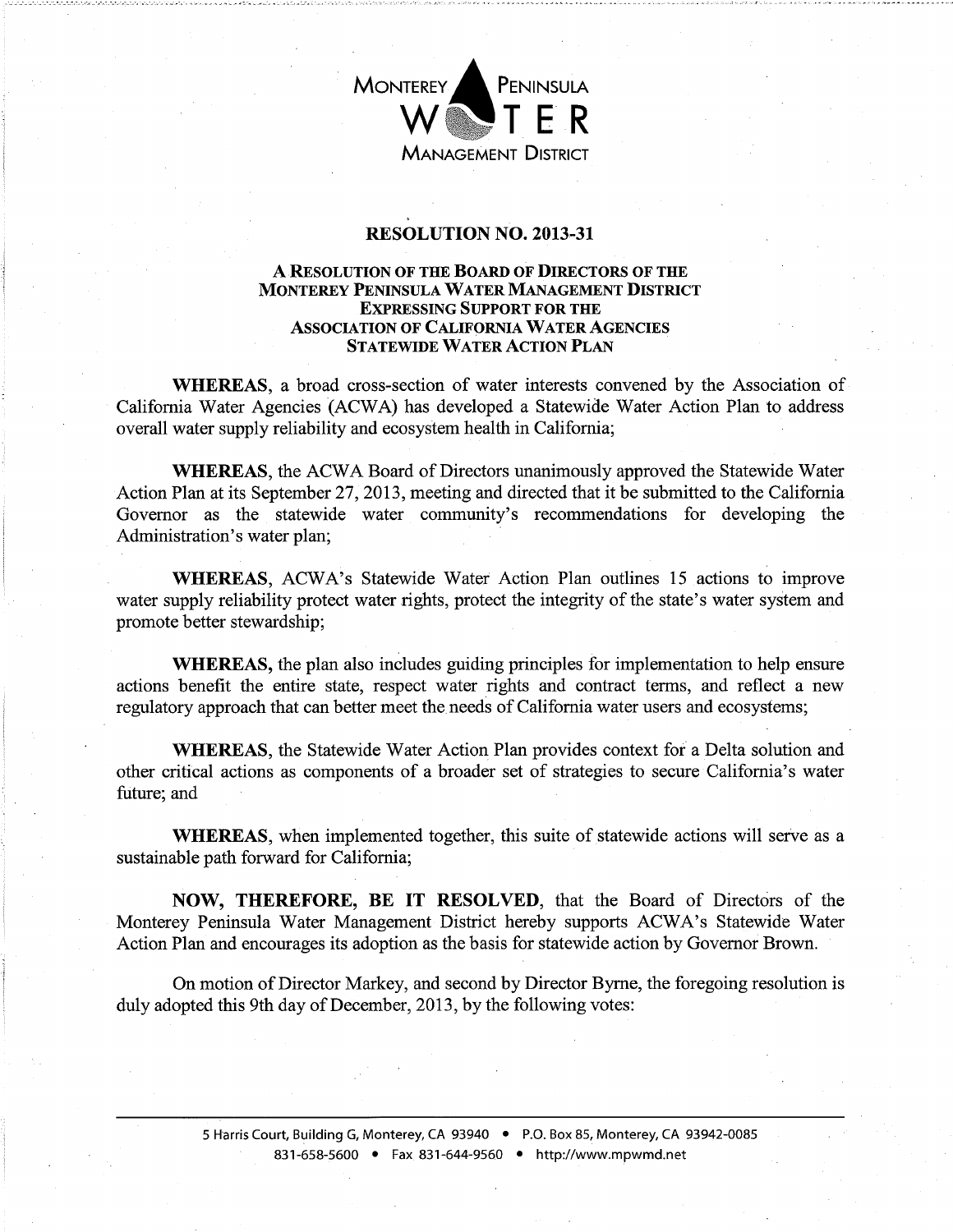*· Final MPWMD Resolution No. 2013-31* - *Support for ACWA Statewide Water Action Plan* 

AYES: Directors Markey, Byrne, Lewis, Thayer, Potter and Pendergrass

NAYES: None

ABSENT: Director Brower

I, David J. Stoldt, Secretary of the Board of Directors of the Monterey Peninsula Water Management District, hereby certify that the foregoing is a resolution duly adopted on the 9th day of December, 2013.

Witness my hand and seal of the Board of Directors, this  $n^{\text{th}}$ day of December, 2013.

David J. Stoldt, Secretary to the Board

U:\staff\Resolutions\2013\2013\_31\FINAL2013\_31.docx